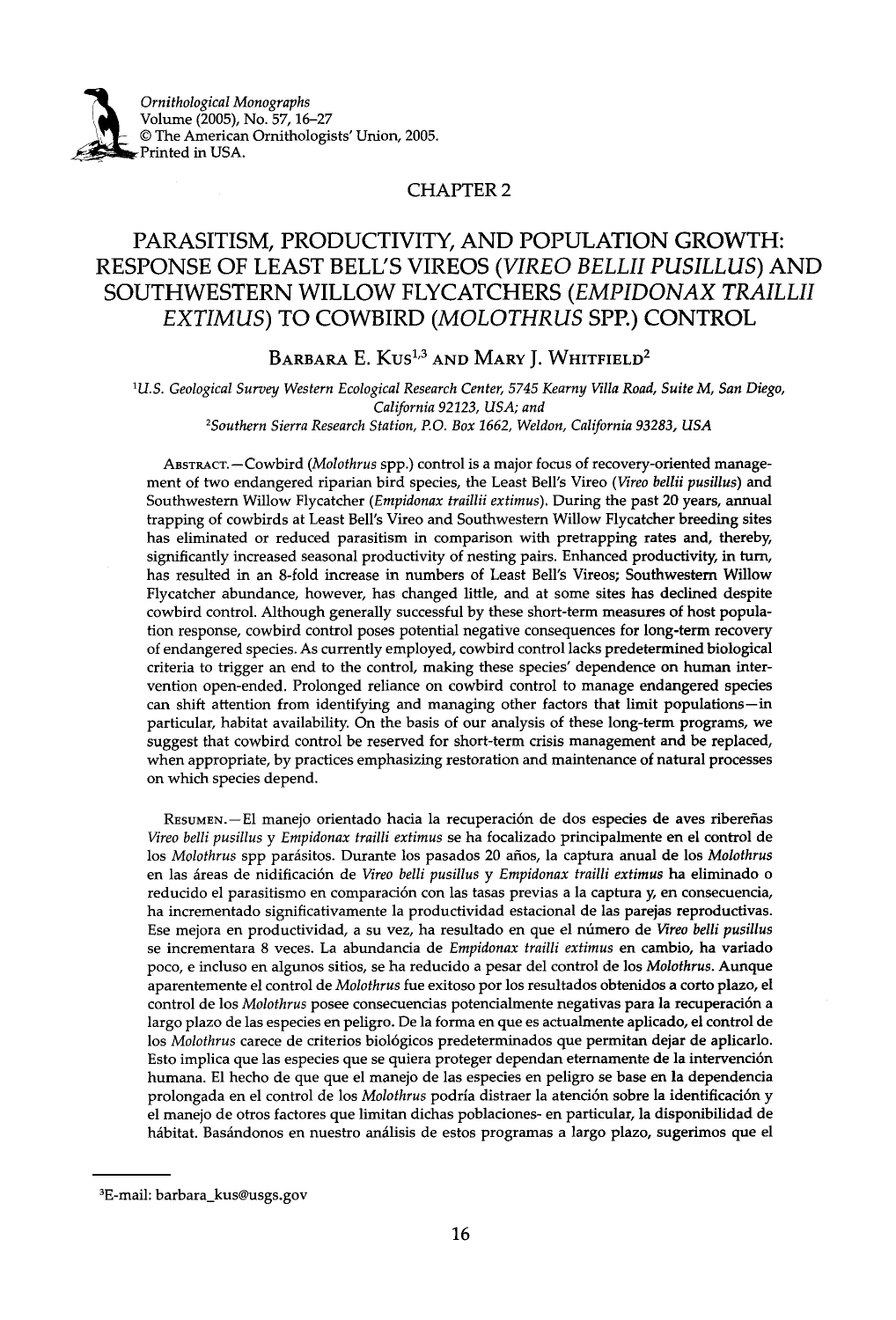**control de Molothrus quede reservado para las crisis de manejo de corto plazo. Cuando fuera**  apropiado, es de esperar que dicho manejo sea reemplazado por prácticas enfatizadas hacia la restauración y el mantenimiento de los procesos naturales de los cuales esas especies en **realidad dependen.** 

LEAST BELL'S VIREO (Vireo bellii pusillus; **hereafter "vireo") and Southwestern Willow Flycatcher (Empidonax traillii extimus; hereafter**  "flycatcher") are two federally endangered pas**serines that have been managed with cowbird (Molothrus spp.) control for the better part of the past two decades. Along with Kirtland's Warbler (Dendroica kirtlandii; DeCapita 2000), the vireo was one of the earliest endangered species for which cowbird control formed a prominent component of recovery-oriented management, providing a model for management of other parasitized species, such as the Black-capped Vireo (V. atricapilla; Hayden et al. 2000) and the flycatcher (U.S. Fish and Wildlife Service [USFWS] 2002). That, in turn, has stimulated interest in the use of cowbird control to enhance populations of riparian birds**  in general, many of which are major cowbird **hosts (e.g. Griffith and Griffith 2000). Because managers are increasingly considering the use of cowbird control as a tool for protecting sensitive birds, it is essential that the results of established control programs and their efficacy be made available to inform their decision making. Here, we evaluate the effectiveness of cowbird control for increasing populations of vireos and flycatchers, expanding and updating earlier assessments (Whitfield et al. 1999, Griffith and Griffith 2000, Whitfield 2000), and comment on the role of cowbird management in recovery of endangered species.** 

## **STUDY SPECIES**

**Vireos and flycatchers share many similarities in life histories and population trends over the past half-century (Brown 1993; USFWS 1998, 2002; Sedgwick 2000). Both species are riparian obligates, limited during the breeding season to dense shrubby vegetation along the margins of rivers and lakes. Predation accounts for approximately 20-50% of nest failures annually, and pairs of both species typically attempt 1-3 nests in a season (Kus 1999, Griffith and Griffith 2000, Whitfield 2000). Breeding-site fidelity is high in** 

**both species, and vireos and flycatchers have a similar life expectancy of 1-3 years.** 

**Despite these similarities, vireos and flycatchers differ in their vulnerability to cowbird parasitism. Vireos begin nesting approximately two weeks before the arrival of locally breeding cowbirds; thus, the earliest nesting pairs can avoid parasitism (Kus 1999). In contrast, the flycatchers' breeding season in California completely overlaps the period of cowbird laying (mid-April to late July), and flycatchers are one of the few hosts still nesting by late summer. Male vireos participate in all aspects of nesting, including nest construction and incubation, and often sing from the nest; whereas male flycatchers' contribution is largely limited to feeding nestlings, and they are generally quiet around nest sites, which may reduce parasitism (Uyehara and Narins 1995). Vireos cannot fledge their own young from nests in which cowbirds hatch (Kus 1999), but flycatchers sometimes do so (Whitfield and Sogge 1999).** 

**Vireos and flycatchers were considered common and widespread by late-19th-century and early-20th-century naturalists (Mearns 1890, Behle 1943, Grinnell and Miller 1944, Oberholser 1974, J. Hubbard unpubl. data). By the 1950s, both species were declining concurrently with widespread habitat loss and deg**radation, as agriculture, grazing, flood control, **aggregate extraction, and urbanization reduced southwestern U.S. riparian forests to 5% of their former extent (Goldwasser et al. 1980, Unitt 1987). Cowbird parasitism probably played a secondary role in these declines, as vireo and flycatcher populations became small, fragmented, and unable to withstand heavy parasitism (Whitfield and Sogge 1999). Vireos were particularly susceptible to parasitism, with 100% of nests parasitized in some populations (Goldwasser et al. 1980). Parasitism was also high among flycatcher nests (Hanna 1928, Unitt 1987). When the vireo was listed as endangered under the Federal Endangered Species Act in 1986, its population included only 300 males and was restricted to a few southern California**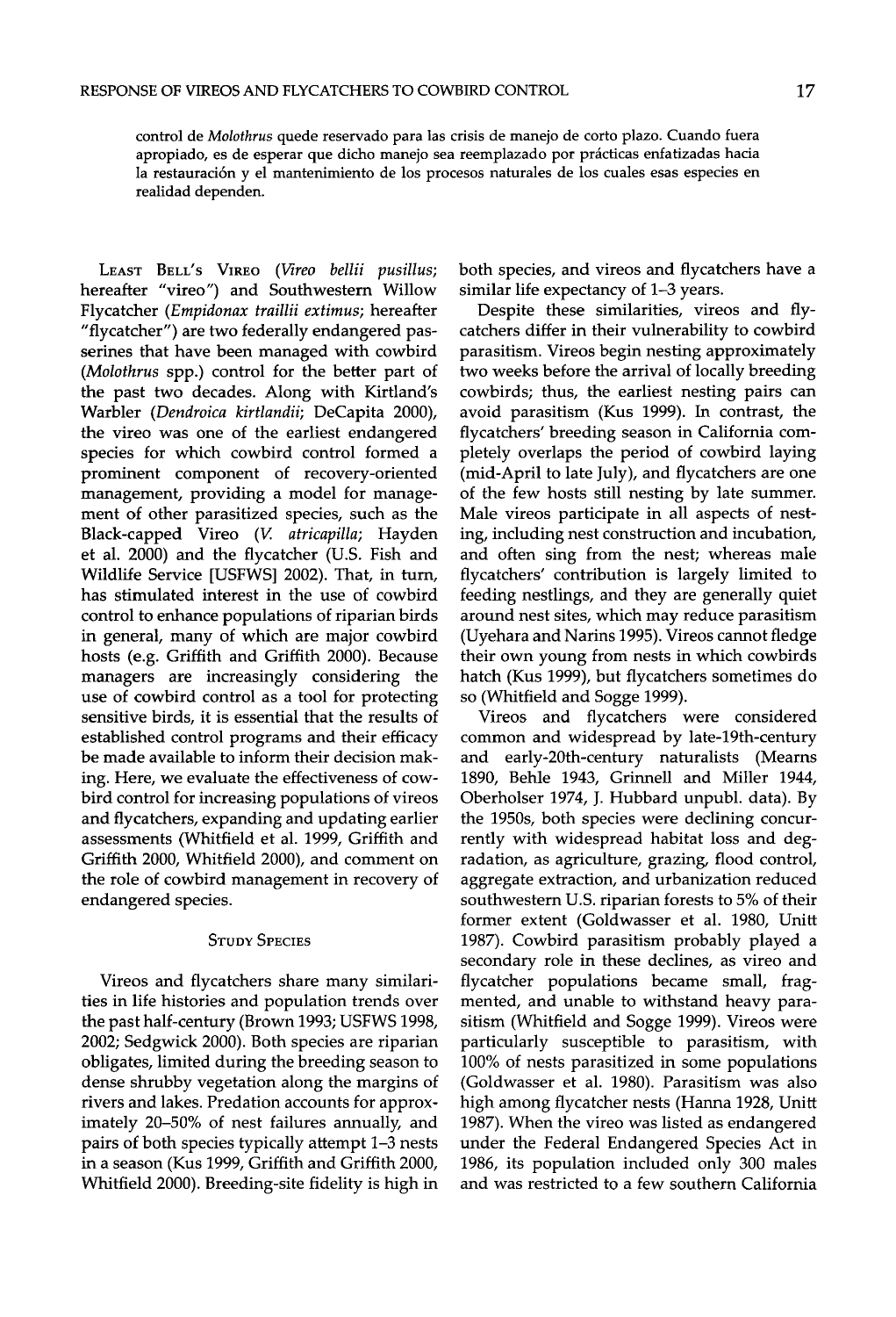**drainages (USFWS 1998). Flycatchers were listed in 1995, at which time they still occupied most of their historic range but in much reduced numbers (Marshall 2000), with a rangewide population of -350 territories in seven states (USFWS 2002).** 

**Recovery plans for the vireo and flycatcher both emphasize the need to arrest and reverse the loss of riparian habitat throughout the southwest through preservation and restoration of remaining sites. However, they differ in their treatment of the need for cowbird management and its role in eventual species de-listing. The plan for the vireo, in its second draft but still not approved by USFWS, calls for reduction or elimination of threats "so that Least Bell's Vireo populations/metapopulations...are capable of persisting without significant intervention, or perpetual endowments are secured for cowbird trapping and exotic plant control in riparian habitat occupied by Least Bell's Vireos" (USFWS 1998, p. v). The recovery plan for the flycatcher, approved in 2002, takes a more conservative approach to cowbird control, recommending it only after baseline data document a parasitism frequency of more than 20-30% of nests for two or more successive years in the population under consideration (USFWS 2002).** 

#### **METHODS**

**We evaluated vireo and flycatcher responses to cowbird control using a combination of published and new information. We supplemented data reported for vireos at Marine Corps Base Camp Pendleton, California (Camp Pendleton) in 1981-1996 (Griffith and Griffith 2000) and flycatchers at the South Fork Kern River, California (Kern) in 1989-1997 (Whitfield et al. 1999, Whitfield 2000) with data collected at these sites in recent years, and we updated analyses comparing pre- and postcontrol parasitism frequencies and host responses. We assessed the generality of results from the two sites by expanding the analyses to include additional vireo and flycatcher populations (see below), and extended earlier investigations by performing new analyses quantifying the effect of parasitism on annual productivity of both vireos and flycatchers.** 

Study sites.-Our assessment draws on data from **long-term studies at four California sites. In addition to Camp Pendleton and the Kern River, described in detail in Griffith and Griffith (2000b) and Whitfield et al. (1999), respectively, we analyzed data from a 16 km reach of the San Luis Rey River (Kus 1999) and a 5-km reach of the San Diego River upstream of Padre Dam in San Diego County. Breeding flycatchers occur** 

**at Kern River and at Camp Pendleton, whereas vireos nest at Camp Pendleton, the San Luis Rey, and San Diego rivers.** 

The four sites represent the range of conditions **under which breeding vireos and flycatchers occur in California. The Kern River and Camp Pendleton are relatively large and undeveloped sites, in contrast to the San Luis Rey River, which is bordered by roads, residential and commercial developments, agricultural fields, pastures, and golf courses, all of which have increased in extent over the study period. The San Diego River site is intermediate to these sites with regard to land use, with half the narrow riparian corridor bordered by native upland vegetation and the other half lying within an urban setting.** 

Population size and nest monitoring.-Vireo and **flycatcher numbers were determined through area**  searches of all riparian habitat within specified study **areas. When accompanied by nest monitoring, surveys were performed at least weekly to determine the status (paired, single-floater, migrant-transient) of each bird detected and to document the nesting activities of all breeding birds (Kus 1999, Whitfield et al. 1999, Griffith and Griffith 2000). Nests were located, and their contents checked periodically, more often early in the cycle, when cowbirds are likely to deposit eggs in nests. Any cowbird eggs found in vireo or flycatcher nests were removed or addled, taking care to leave a clutch of at least two eggs whenever possible to deter abandonment (Kus 1999). Pairs were monitored throughout the breeding season to allow determination of annual nesting effort and success, parasitism frequencies, and pair productivity.** 

**Surveys of vireos and flycatchers at Camp Pendleton have been performed each year since 1981, though surveys in 1992-1994 were less intense and are not analyzed here (Table 1). Nest monitoring was conducted for vireos in 1981-1991 and 1995-2002 and for flycatchers in 1999-2003. Vireos at the San Luis Rey River were monitored in 1984, 1986 (B. Jones unpubl. data), and annually since 1988 (except for 1997, 1998, and 2002). Monitoring data for the San Diego River vireo population were collected in 1984 (B. Jones unpubl. data), 1986 (G. Collier and B. Jones unpubl. data), and 1987-1996. At the Kern River, flycatcher surveys and nest monitoring have been conducted every year since 1989.** 

Cowbird control.-Cowbirds were removed from **vireo and flycatcher breeding sites through annual trapping, as described in Whitfield et al. (1999) and Griffith and Griffith (2000). Cowbird trapping at vireo nesting sites was conducted between mid-March and late July, whereas trapping at flycatcher sites began in May.** 

**Cowbird trapping was initiated at Camp Pendleton in 1983 and at the San Diego River in 1987; trapping continued at both sites throughout the study period (Table 1). Trapping was conducted annually at the**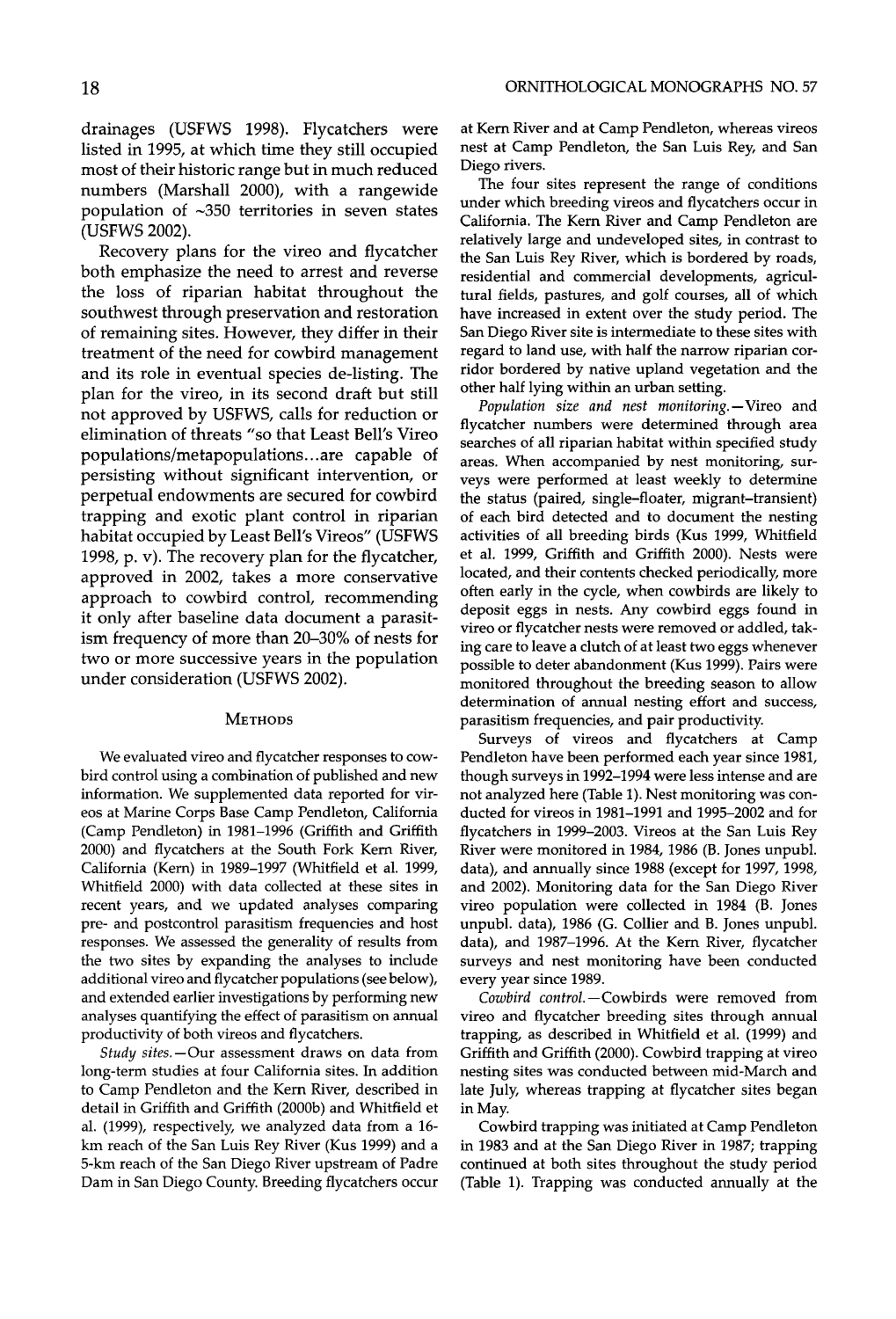**TABLœ 1. Annual rates of parasitism and productivity of Least Bell's Vireos and Southwestern Willow Flycatchers at four California sites, 1981-2003.** 

|              |              |            | Number of                       | Number of                  | Percentage                   | Number of  |             |
|--------------|--------------|------------|---------------------------------|----------------------------|------------------------------|------------|-------------|
|              |              | Cowbird    | pairs                           | nests with                 | of nests                     | fledglings |             |
| Site         | Year         | control?   | monitored                       | eggs                       | parasitized                  | per pair   | Source      |
|              |              |            |                                 | <b>Least Bell's Vireos</b> |                              |            |             |
| San Diego    | 1984         | No         | 18 <sup>a</sup>                 | 25                         | 80                           | 0.2        | $\mathbf b$ |
|              | 1986         | No         | 21                              | 40                         | 33                           | 1.6        | $\mathbf c$ |
|              | 1987         | Yes        | 21                              | 29                         | $\pmb{0}$                    | 2.9        | d           |
|              | 1988         | Yes        | 28                              | 44                         | $\mathbf 2$                  | 3.6        | d           |
|              | 1989         | Yes        | 25                              | 38                         | 11                           | 3.3        | $\mathbf d$ |
|              | 1990         | Yes        | 24                              | 37                         | 22                           | 2.7        | d           |
|              | 1991         | Yes        | 27                              | 42                         | 29                           | 1.7        | $\mathbf d$ |
|              | 1992         | Yes        | 24                              | 46                         | 26                           | 2.2        | d           |
|              | 1993         | Yes        | 28                              | 61                         | 7                            | 4.5        | d           |
|              | 1994         | Yes        | 32                              | 62                         | $\, 8$                       | 2.7        | d           |
|              | 1995         | Yes        | 37                              | 56                         | 9                            | 2.3        | d           |
|              | 1996         | Yes        | 30                              | 43                         | $\mathbf 0$                  | 2.9        | $\mathbf d$ |
| San Luis Rey | 1984         | No         | 8 <sup>e</sup>                  | 11                         | 64                           | 0.3        | $\mathbf b$ |
|              | 1986         | No         | 18                              | 37                         | 62                           | 0.9        | Ъ           |
|              | 1988         | Yes        | 38                              | 75                         | 28                           | 1.9        | d           |
|              | 1989         | Yes        | 25                              | 29                         | 38                           | 1.4        | $\mathsf d$ |
|              | 1990         | Yes        | 27                              | 45                         | 42                           | 2.2        | d           |
|              | 1991         | Yes        | 35                              | 61                         | 28                           | 2.3        | d           |
|              | 1992         | Yes        | 51                              | 102                        | 41                           | 2.0        | $\mathbf d$ |
|              | 1993         | Yes        | 60                              | 84                         | 37                           | 1.3        | đ           |
|              | 1994         | Yes        | 68                              | 104                        | 32                           | 1.7        | d           |
|              | 1995         | Yes        | 71                              | 79                         | 22                           | 1.5        | d           |
|              | 1996         | Yes        | 66                              | 72                         | 21                           | 2.4        | d           |
|              | 1999         | No         | 74                              | 89                         | 46                           | 1.5        | d           |
|              | 2000         | No         | 97                              | 115                        | 31                           | 1.7        | d           |
|              | 2001         | No         | 70                              | 119                        | 24                           | 2.5        | d           |
|              | 2003         | No         | 58                              | 125                        | 56                           | 1.4        | d           |
| Pendleton    | 1981         | No         | 14                              | 15                         | 47                           | 0.6        | $\mathbf f$ |
|              | 1982         | No         | 48 s                            | 93                         | 47                           | 2.1        | $\mathbf f$ |
|              | 1983         | Yes        | 54                              | 86                         | $10\,$                       | 2.9        | f           |
|              | 1984         | Yes        | 63                              | 78                         | 18                           | 1.6        | $\mathbf f$ |
|              | 1985         | Yes        | 66                              | 26                         | $\boldsymbol{4}$             | 3.2        | f           |
|              | 1986         | Yes        | 68                              | 32                         | 6                            | 2.7        | $\mathbf f$ |
|              | 1987         | Yes        | 97                              | 70                         | 17                           | 2.6        | $\mathbf f$ |
|              | 1988         | Yes        | 175                             | 244                        | $\mathbf{1}$                 | 2.7        | b           |
|              | 1989         | Yes        | 129                             | 166                        | $\mathbf{1}$                 | 3.5        | $\,$ h      |
|              | 1990         | Yes        | 156                             | 151                        | $\mathbf{1}$                 | 3.0        | ħ           |
|              | 1991         | Yes        | 133                             | 124                        | $\boldsymbol{0}$             | 3.0        | h           |
|              | 1995         | Yes        | 60                              | 89                         | $\mathbf{1}$                 | 2.4        | $\rm i$     |
|              |              |            |                                 |                            |                              |            | h           |
|              | 1996         | Yes        | 60                              | 74                         | 0                            | 2.1        | h           |
|              | 1997         | Yes        | 60                              | 81                         | $\bf{0}$                     | 2.8        | h           |
|              | 1998         | Yes        | 59                              | 89                         | 0                            | $2.2\,$    | h           |
|              | 1999<br>2000 | Yes<br>Yes | 53<br>58                        | 82<br>80                   | $\bf{0}$<br>$\boldsymbol{0}$ | 2.1<br>2.9 | h           |
|              |              |            | Southwestern Willow Flycatchers |                            |                              |            |             |
| Kern         | 1989         | No         | 30                              | 34                         | 50                           | 0.8        | j           |
|              | 1990         | No         | 30                              | 38                         | 61                           | 0.7        |             |
|              | 1991         | No         | 31                              | 45                         | 78                           | 0.8        |             |
|              | 1992         | Yes        | 24                              | 36                         | 69                           | 1.4        | j           |
|              | 1993         | Yes        | 26                              | 33                         | 38                           | 1.4        | j           |
|              |              |            |                                 |                            |                              |            |             |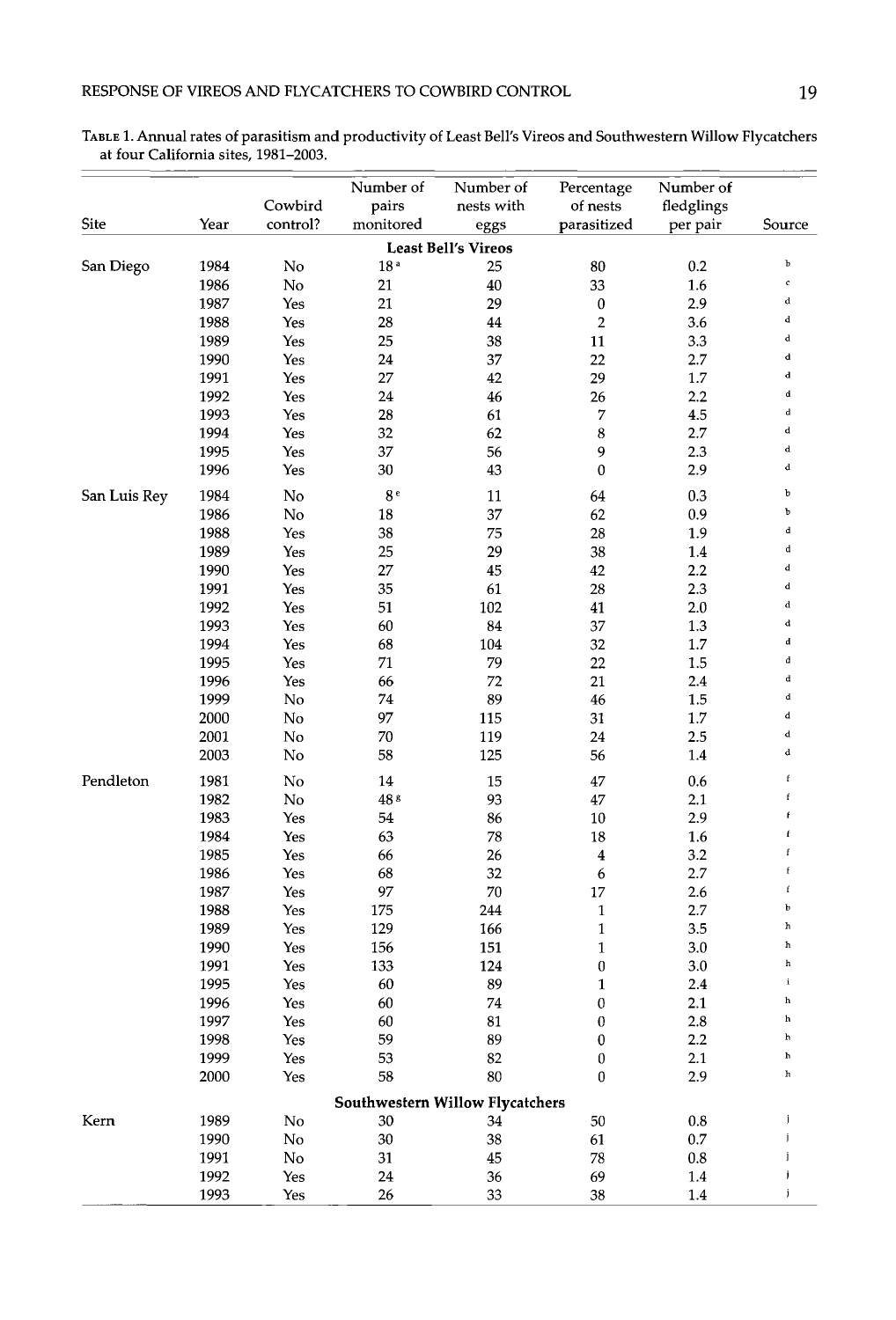| Site      | Year | Cowbird<br>control? | Number of<br>pairs<br>monitored | Number of<br>nests with<br>eggs | Percentage<br>of nests<br>parasitized | Number of<br>fledglings<br>per pair | Source |
|-----------|------|---------------------|---------------------------------|---------------------------------|---------------------------------------|-------------------------------------|--------|
| Kern      | 1994 | Yes                 | 24                              | 32                              | 16                                    | 1.8                                 |        |
|           | 1995 | Yes                 | 23                              | 34                              | 19                                    | 1.7                                 |        |
|           | 1996 | Yes                 | 28                              | 29                              | 11                                    | 2.1                                 |        |
|           | 1997 | Yes                 | 38                              | 51                              | 20                                    | 1.0                                 |        |
|           | 1998 | Yes                 | 25                              | 31                              | 3                                     | 1.6                                 |        |
|           | 1999 | Yes                 | 23                              | 29                              | 21                                    | $1.1\,$                             |        |
|           | 2000 | <b>Yes</b>          | 12                              | 19                              | 0                                     | $1.2\,$                             | d      |
|           | 2001 | Yes                 | 11                              | 13                              | 23                                    | 1.4                                 |        |
|           | 2002 | Yes                 | 13                              | 16                              | 25                                    | 1.2                                 |        |
|           | 2003 | Yes                 | 15                              | 26                              | 20                                    | 2.8                                 | d      |
| Pendleton | 2000 | Yes                 | 10                              | 8                               | 0                                     | 2.3                                 | d      |
|           | 2001 | Yes                 | 18                              | 29                              | 0                                     | 1.9                                 |        |
|           | 2002 | Yes                 | 16                              | 29                              | 0                                     | 1.5                                 |        |
|           | 2003 | Yes                 | 16                              | 25                              | 0                                     | 2.9                                 | d      |

### **TABLE 1. Continued.**

**alncludes data from five territories 3 km upriver of study site.** 

**b B. Jones unpubl. data.** 

**c G. Collier and B. Jones unpubl. data.** 

<sup>d</sup> Present study.

**'Includes data from eight territories 2km downriver of study site.** 

**• L. Salata unpubl. data.** 

**Slncludes six pairs 3 km upriver of study site.** 

**h Griffith and Griffith 2000, J. C. Griffith and J. T. Griffith unpubl. data.** 

**• B. Kus unpubl. data.** 

**i Whitfield et al. 1999, M. Whitfield and E. Cohen unpubl. data.** 

**San Luis Rey River from 1988 to 1998, but historically it has been insufficient to eliminate parasitism at the site (Kus 1999). No trapping has been performed there since 1998. Cowbird control was initiated at the Kern River site in 1992 with shooting of cowbirds and expanded in 1994 to include seven traps.** 

**Analyses.--We analyzed the effect of parasitism on vireo and flycatcher productivity using linear regression to evaluate the number of young fledged per pair as a function of annual parasitism frequency, combining data from all years. We calculated parasitism frequency, or the proportion of nests parasitized, using only nests observed with eggs; we excluded nests that failed before egg-laying had been confirmed and nests not located but known by detection of family groups. Although it is unlikely that nests in the latter group were parasitized, we excluded them to avoid a potential underestimate of parasitism created by the possible nondetection of unsuccessful nests, some of which could have been parasitized. Seasonal productivity was defined as total number of young produced per pair, including young fledged from nests not located. Possible nondetection of unsuccessful nests does not affect the calculation, because seasonal productivity is a function of successful nesting and is independent of the number of nest attempts. We obtained data for calculations from original sources of information reported in Griffith and Griffith (2000) for 1981-1996 to ensure consistency with our definitions.** 

**Data were analyzed separately for each site. A general linear model was used to test for homogeneity of slopes and to determine the statistical legitimacy of pooling across sites.** 

We assessed the effectiveness of trapping for reduc**ing parasitism frequency by comparing pre- and post-trapping averages at each site using independentsample one-tailed t-tests, predicting that post-trapping parasitism frequencies would be lower. In the same**  manner, we compared pre- and postcontrol levels of **seasonal productivity, expecting to see an increase in**  that parameter after control was initiated. Finally, we **present data from annual surveys to evaluate population growth of vireos and flycatchers in response to cowbird control.** 

**All statistical analyses were performed with SYSTAT 10, with significance set at**  $P \leq 0.05$ **. Means are reported + SD.** 

#### **RESULTS**

Effect of parasitism on productivity.-Seasonal **productivity of vireos was inversely related to parasitism frequency at all three sites. At the San Diego River, where parasitism ranged from 0 to 80% between 1984 and 1996, 71% of the variability in seasonal productivity was explained by parasitism (Fig. 1A; F = 24.8, df = 1 and 10,**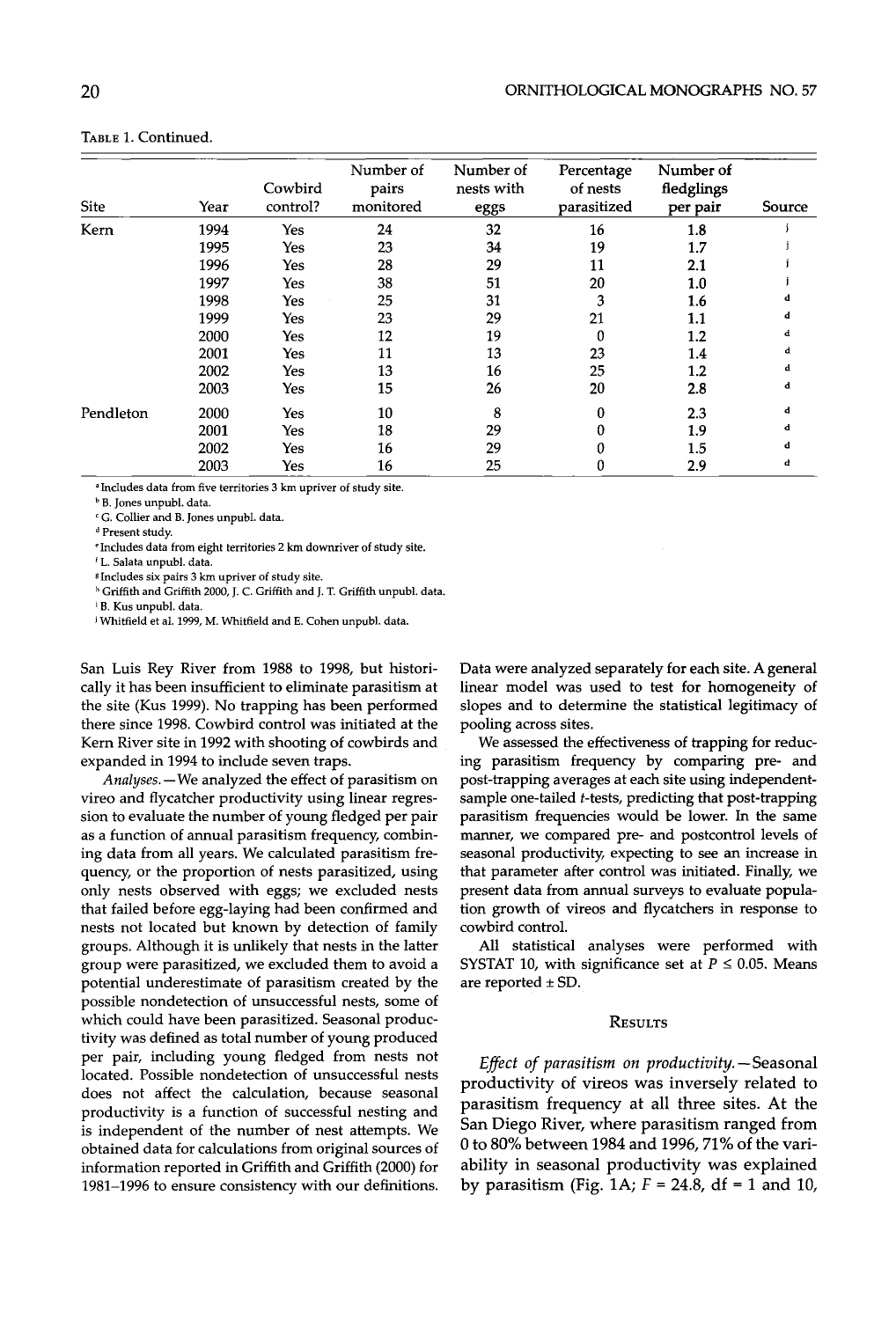

**FIc. 1. Seasonal productivity of Least Bell's Vireos as a function of annual parasitism rate at (A) the San Diego River, (B) Camp Pendleton, (C) the San Luis Rey River, and (D) the three sites combined.** 

 $n = 12$  years,  $P = 0.001$ ). The effect of cowbirds **on vireo productivity was similar at Camp Pendleton, where parasitism explained 62% of the variability in seasonal production of young between 1981 and 2000 (Fig. lB; F = 11.8, df = 1 and 15, n = 17 years, P = 0.004). Parasitism was considerably higher at the San Luis Rey River than at the other two sites, ranging from 21% to 64% over the 20-year study period; nevertheless, vireo productivity increased with decreasing cowbird parasitism even at these high levels of parasitism (Fig. 1C;**  $r^2 = 0.58$ **,**  $F = 17.9$ **, df = 1 and 13, n = 15 years, P = 0.001). Finding no significant difference between the slopes of the three regression lines (** $F = 0.7$ **, df = 2,**  $n = 44$  **site-years, P = 0.53), we combined the data to determine the effect of parasitism on productivity over the full**  **range of parasitism levels observed throughout the vireo's range, and found that parasitism explained 65% of the interannual variability in production of vireo young (Fig. 1D; F = 77.7, df = 1 and 42, n = 44 site-years, P < 0.001). Annual productivity of vireos increased by one young for each drop of 30% in parasitism frequency.** 

**Like vireos, flycatchers at the Kern River exhibited a decline in productivity with increasing parasitism, though the relationship was not**  quite significant (Fig. 2;  $r^2 = 0.23$ ,  $F = 4.0$ , df = 1 and 13,  $n = 15$  years,  $P = 0.07$ ). No parasitism of **flycatchers occurred at Camp Pendleton during the study period, and flycatchers fledged 1.5-2.9 young per year (Fig. 2). Data from the Kern show that, over a wide range of parasitism from 0 to nearly 80% of nests, 23% of the annual variability**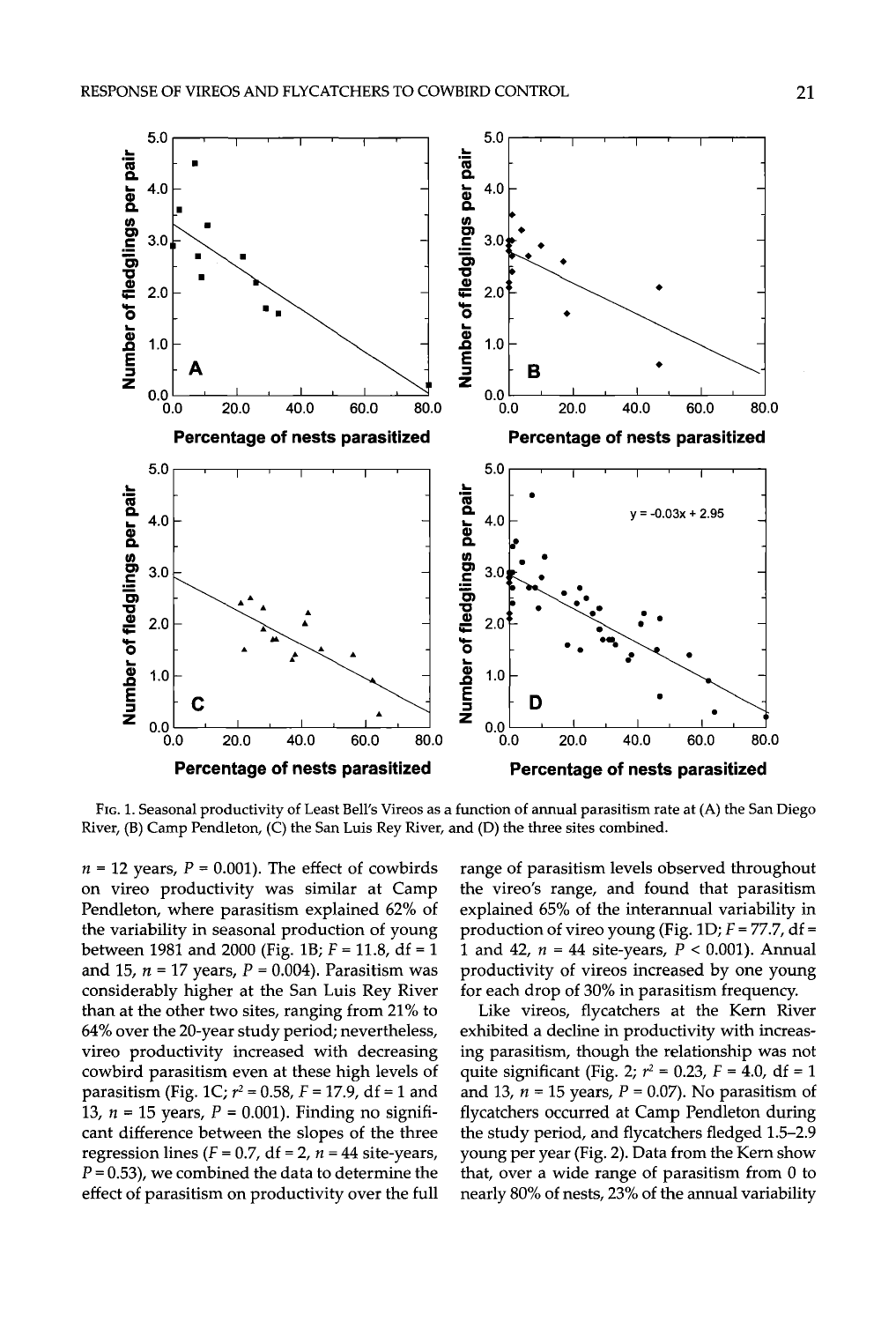

**FIG. 2. Seasonal productivity of Southwestern Willow Flycatchers as a function of annual parasitism rate at Kern River (KERN) and Camp Pendleton (PEN).** 

**in flycatcher productivity is attributable to cow**bird parasitism. In flycatchers, a difference of **91% in parasitism frequency produces achange in annual productivity of one young.** 

**Response to cowbird control.**-Implementation **of cowbird control at all four sites significantly reduced the incidence of parasitism of vireo and flycatcher nests (Table 1). Parasitism of vireos at Camp Pendleton dropped from an average of 47% of nests (SD =**  0,  $n = 2$  years) prior to cowbird trapping to  $4\%$  of **nests (SD = 6) in the 15 years after trapping was initiated (t = 9.6, df = 15, P < 0.001). At the San Diego River, parasitism of vireo nests dropped from an average of 57% (SD = 33) during the two years before trapping to 11% (SD = 11) after**   $(t = 4.0, df = 10, P = 0.001)$ . Even at the San Luis **Rey River, where parasitism has remained high in comparison with the other two vireo sites, between 1988 and 1996, parasitism declined**  from an average of  $63\%$  (SD = 1.4,  $n = 2$  years) **to 32% (SD = 7.9; t = 5.3, df = 9, P < 0.001). Since 1999 and the cessation of trapping at the San Luis Rey River, average parasitism (39%; SD =**  15,  $n = 4$  years) has not changed  $(t = -1.2, df =$ **11, P = 0.13). Parasitism of flycatcher nests at Kern River declined from 63% (SD = 14) in the 3 precontrol years to 22% (SD = 18) in the 12 postcontrol years (t = 3.66, df = 13, P = 0.001). No parasitism of flycatcher nests at Camp Pendleton has been detected during four years of monitoring since trapping began.** 

**Associated with declines in parasitism were significant increases in seasonal productivity of both species. Vireo pairs at Camp Pendleton**  increased production of young from  $1.4 \pm 1.1$  $year<sup>-1</sup>$  (mean  $\pm$  SD) prior to trapping to 2.7  $\pm$ 0.5 after  $(t = -3.1, df = 15, P = 0.003)$ . At the San Diego River, pretrapping productivity of  $0.9 \pm$ 1.0 young per pair increased to  $2.9 \pm 0.8$  after trapping  $(t = -3.2, df = 10, P = 0.01)$ , the highest **average productivity recorded at any site with long-term monitoring. Productivity tripled at**  the San Luis Rey River from  $0.6 \pm 0.5$  young per pair before trapping to  $1.9 \pm 0.4$  in  $1988 - 1996$  ( $t =$ **-4.0, df = 9, P = 0.002). The response of flycatchers to trapping, though less dramatic than that**  of vireos, was nevertheless significant, with **pairs increasing seasonal production of young**  from  $0.8 \pm 0.1$  before trapping to  $1.6 \pm 0.5$  after  $(t = -2.6, df = 13, P = 0.01).$ 

**Population growth of vireos occurred at all three sites following implementation of cowbird control. At the San Luis Rey River, vireo abundance increased from 24 territories in 1984 to 132 territories in 1999; in the four subsequent years, it leveled off and declined slightly (Fig. 3A). Similarly, vireo numbers at Camp Pendleton increased from 27 territories in 1981 to >1,000 in 1998 (Fig. 3B; note different scale), then declined to an apparent equilibrium of -800 territories. Vireos at the San Diego River exhibited a modest increase over the 13-year study period from the low 20s to the high 30s.** 

**In contrast, flycatcher numbers at the Kern River grew for a few years post-trapping, reaching a peak of 37 territories in 1997, but then declined steeply to reach the lowest level recorded at the site in 2002 (Fig. 3C). Camp Pendleton flycatchers, in the absence of trapping, have maintained stable numbers of approximately 18-20 territories since 1995.** 

#### **DISCUSSION**

Least Bell's Vireo.-Cowbird control has been **effective in reducing the incidence of parasitism and consequently increasing the productivity of vireos, as shown previously by Griffith and Griffith (2000). Our analysis of data collected at several sites during the past 20 years suggests that parasitism is a major determinant of seasonal production of young in vireos, illustrating another connection between cowbird control, parasitism frequencies, vireo nesting success,**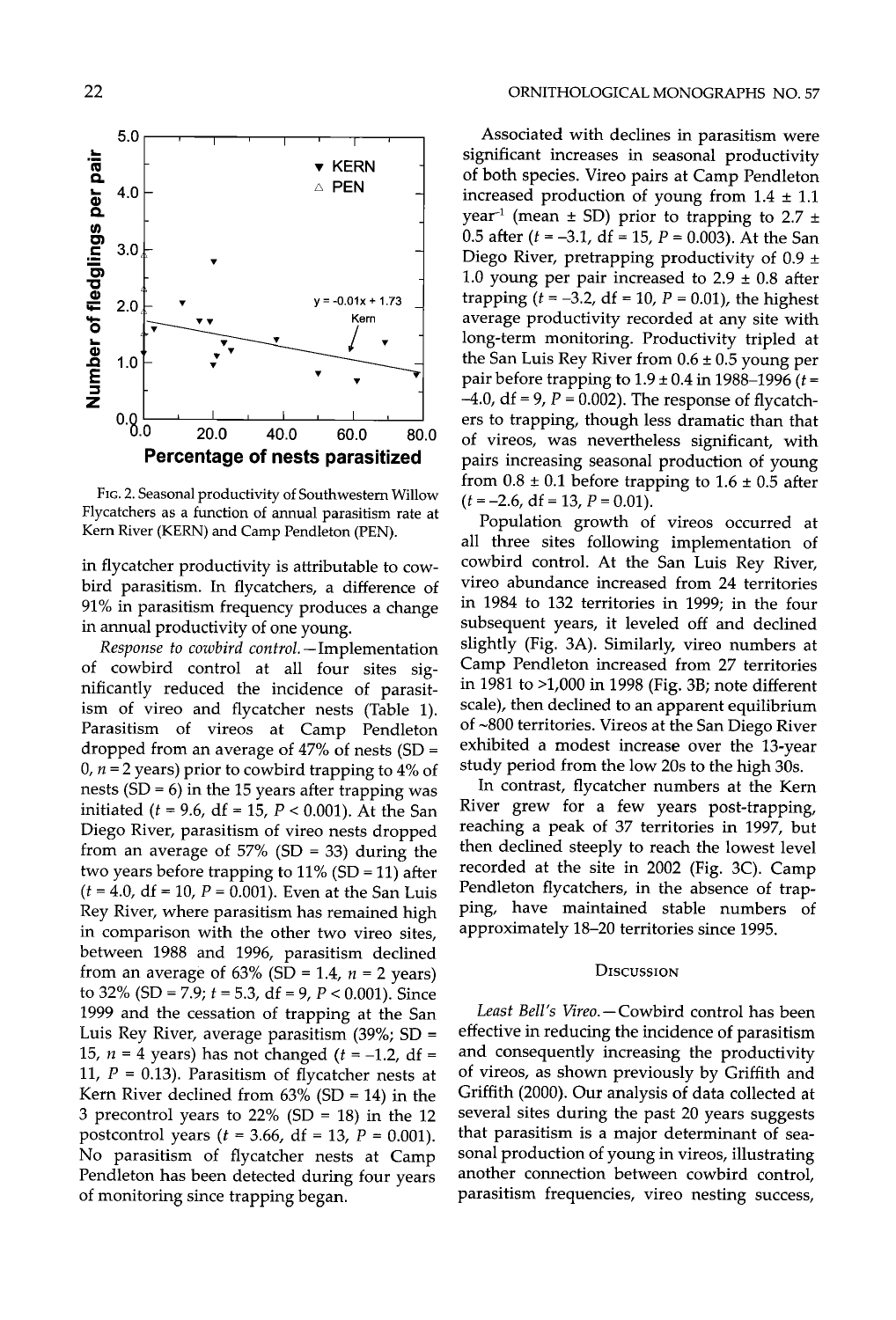

**Fie. 3. Population size, between 1981 and 2003, of Least Bell's Vireos at (A) San Diego (SDO) and San Luis Rey (SLR) rivers and (B) Camp Pendleton; and of Southwestern Willow Flycatchers at (C) Kern River (KERN) and Camp Pendleton (PEN). Sources (in addition to those in Table 1): J. C. Griffith and J. T. Griffith unpubl. data.** 

**and population size. The relationship between parasitism and productivity was consistent across several sites and maintained over a wide range of environmental conditions, including periods of drought and of high precipitation. Although other factors influenced annual productivity, parasitism accounted for -65% of the annual variation in that measure of breeding success.** 

**Reduction or elimination of parasitism over time and a corresponding increase in productivity have resulted in population increases in vireos at all sites where trapping has been employed. Rangewide, vireo territories now number -2,500 (B. Kus and L. Hays unpubl. data), >8x the number that existed at the time of listing. However, allowing that trapping is clearly effective as a short-term means of increasing vireo abundance, the perspective afforded by 20 years of monitoring indicates that all of the populations described here may have reached carrying capacity, having exhibited little change during the past five years.** 

**Despite cessation of local population growth, cowbird control is likely still contributing to vireo recovery by promoting the role of these populations as sources of dispersers that are essential for the recolonization of the vireos' historical range and maintenance of populations within an overall metapopulation. Evidence from studies of banded birds indicates that each of the populations discussed here has produced dispersers traveling as far as 250 km from their natal sites to colonize new sites, including areas along the Santa Clara and Ventura rivers in Ventura County (Greaves and Labinger 1997, Griffith and Griffith 2000, B. Kus unpubl. data) that together now support a population of >100 vireo territories (J. Greaves unpubl. data). However, saturation of habitat at vireo breeding sites that 20 years ago were among the largest remaining indicates that we have reached a pivotal point with regard to recovery, where our management priority needs to shift from enhancing numbers at historical sites to ensuring that adequate habitat exists for establishment of new populations.** 

**Cowbird control will remain effective in increasing bird abundance only as long as suitable habitat is available to support population growth. Although no one disputes the critical need for habitat protection in recovering both vireos and flycatchers, translation of that**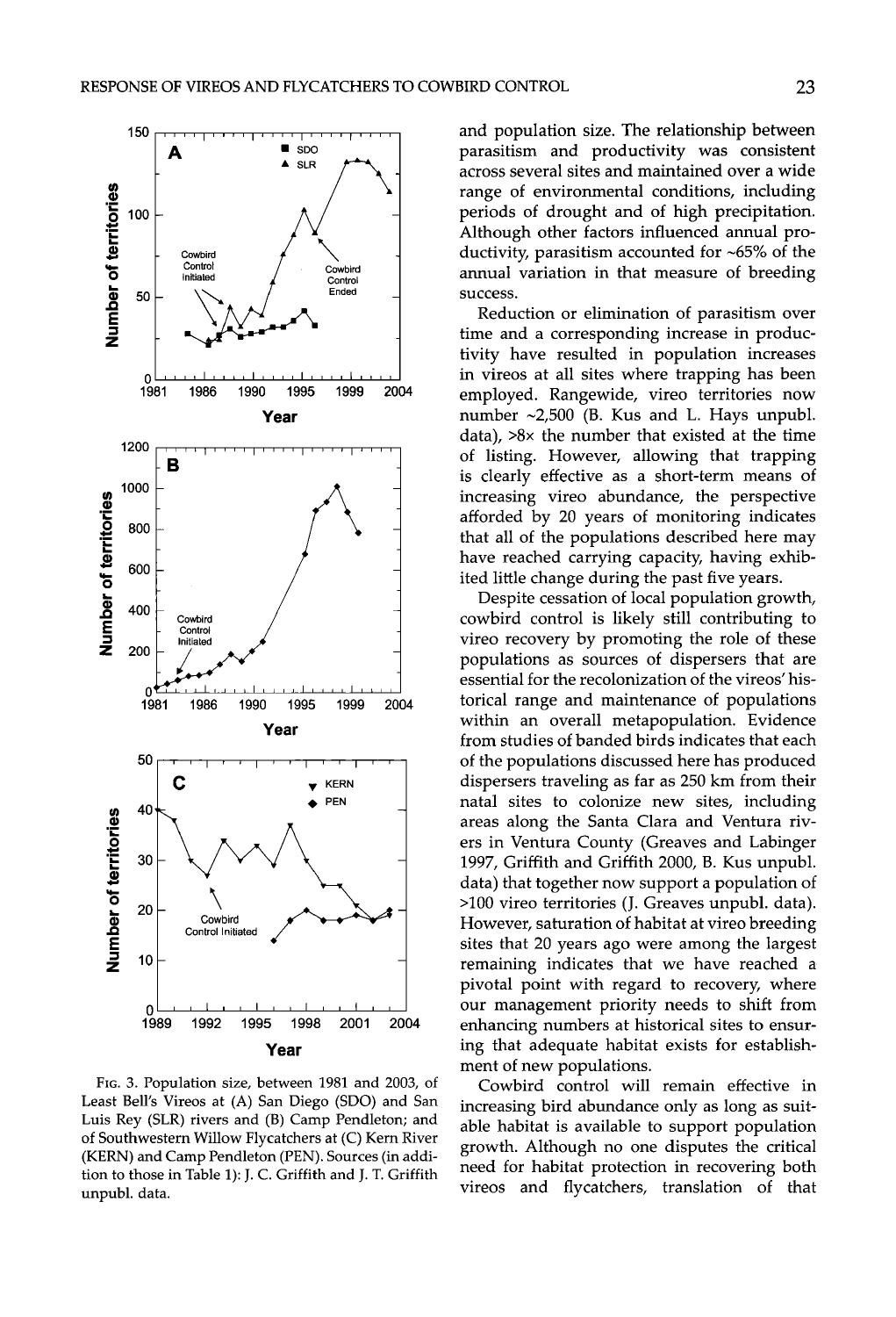**awareness into action has been slow in coming (USFWS 1998, 2002). Practically speaking, cowbird trapping is a more straightforward and easy form of management for regulatory agencies, resource managers, and mitigants than is habitat protection, which is a complex and costly process often requiring years to accomplish. Protection of unoccupied habitat through acquisition or other agreements and creation of suitable habitat through restoration of degraded sites both present the uncertainty of whether and when sites will be colonized by the species of interest, whereas cowbird control produces immediate results. These challenges often serve as deterrents to aggressive pursuit of habitat protection, yet they underscore the need for planning and investment of resources to meet the future habitat needs of recovering species.** 

Southwestern Willow Flycatchers.-Unlike vir**eos, flycatchers have not responded to cowbird control with population increases, at least not with sustained increases. Although a significant determinant of productivity, parasitism has less of an effect on flycatchers than on vireos and minimal detectable effect on population growth, outside of a brief initial increase immediately following implementation of trapping (Whitfield et al. 1999). Today, nearly a decade after listing, flycatcher territories number only -200 in California (Kus et al. 2003), 20% of the**  species' population throughout its U.S. range **(Sogge et al. 2003). Clearly, factors other than parasitism are currently limiting flycatcher abundance and distribution, and exclusive emphasis on trapping will not aid in identifying or managing these factors. A similar situation was encountered in the use of cowbird trapping to increase populations of Kirtland's Warblers (DeCapita 2000). After two decades of trapping and reduction of parasitism to -5%, Kirtland's Warbler numbers failed to increase until a wildfire created thousands of hectares of new jack pine (Pinus banksiana) nesting habitat, indicating that habitat availability rather than parasitism was the primary factor limiting population growth. It appears unlikely that flycatchers have saturated their existing habitat, given the decline at Kern River and the disparity in numbers of flycatchers and vireos at Camp Pendleton, where they occur sympatrically and are subject to the same management. Ongoing investigations of declining egg hatchability, possibly related to contaminants (M. Whitfield**  **unpubt. data), and other demographic factors on both the breeding and wintering grounds, should shed light on their roles as possible limiting factors.** 

control.-Cowbird control has **affected the recovery of vireos and flycatchers differently. The ways that they differ are instructive when considering cowbird control in management of other species. In vireos, cowbird control has been highly effective in producing a rapid reversal of population decline, and the species is now in the process of recolonizing its historical range. Given that success, itwas logical and appropriate that cowbird trapping was initiated to protect flycatchers once they were listed as endangered, and that effort, too, has advanced flycatcher recovery--not by increasing abundance, but by revealing that something other than parasitism is limiting flycatcher populations. In both cases, cowbird control has brought us to a point where a redistribution of management effort is warranted, and becoming complacent because of prior success will likely delay or prevent achievement of full recovery.** 

**Recommendations for cowbird controL--With that in mind, we note that a critical component missing from all the cowbird control programs with which we are familiar is a plan for ending the control. Rothstein and Cook (2000) raised the same concern. Given the growth in our understanding of both the effectiveness and limitations of prolonged cowbird control and the potential for reliance on open-ended control to detract from exploring or implementing other, more appropriate forms of management, we recommend that control programs give consideration to the desired results of the control and specify criteria for ending it.** 

**Reasons for avoiding open-ended control whenever possible include a number of economic, political, and ethical issues (Rothstein and Cook 2000, Rothstein et al. 2003). A possible**  biological consequence is that cowbird control **interferes with the evolutionary processes necessary for establishment of genetically based natural defenses that would allow for the continued existence of host species in the absence of human intervention. We refer not to the appearance of new defenses, but to enhancement of defenses already present and expressed to some degree, a process requiring far less evolutionary time. For example, desertion of parasitized nests followed by successful renesting is a defense**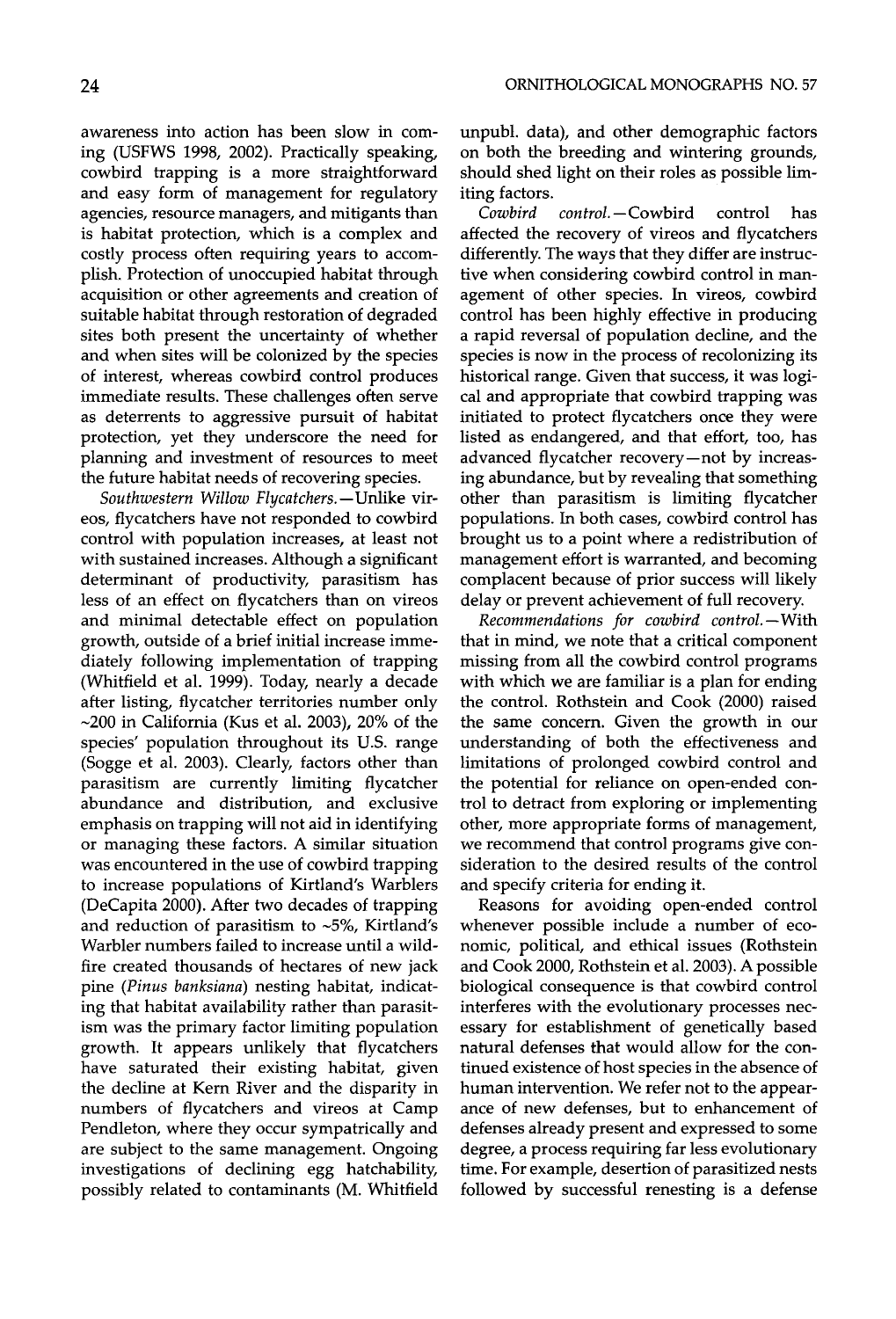**exhibited by many small hosts (Friedmann 1963), including other subspecies of vireos (Kus 2002). Least Bell's Vireos share an evolutionary history with these subspecies, and like them, desert parasitized nests, but at a much lower rate (29% of nests [Kus 1999] as compared with 43-74% of nests [Averill-Murray 1999, Parker 1999, Budnik et al. 2001]) and within an ecological context different from that in the Great Plains portion of the Bell's Vireo's range, where cessation of cowbird breeding 2-3 weeks before vireos stop nesting allows renesters to be successful (Parker 1999, Budnik et al. 2001). The result is that deserting Least Bell's Vireo pairs fledge only half as many young as unparasitized pairs (Kus 2002). However, they produce more young than they would if they failed to desert, creating positive selection for desertion**  if that behavior is heritable. Cowbird control, **done effectively, removes the selective pressure necessary for promoting an increase in such a response.** 

**Nest manipulation is another form of cowbird control that interferes with the evolution of antiparasite behaviors. Removal of cowbird eggs from vireo nests allows rescued pairs (nondeserters with at least one parasitized nest; Kus 2002) to attain seasonal productivity comparable with that of unparasitized pairs, an outcome considered a management success--which it is, in the short term. In fact, vireo young from manipulated nests are twice as likely to survive to breeding age as those from unparasitized nests (B. Kus unpubl. data), which compensates for the reduced number of young fledged from parasitized nests (Kus 1999). Again, cowbird control in the form of nest manipulation reduces the selective costs of heritable behaviors yielding vireo nests vulnerable to parasitism, which could include those involved in nest placement, timing of nest initiation, and activity at the nest. Variability exists in all of these behaviors and, if genetically based, provides the raw material on which natural selection can act given the opportunity.** 

**We recognize that establishing goals and endpoints for cowbird control programs is a formi**dable challenge requiring a commitment to the **practice of adaptive management as we test and evaluate various possibilities. The data summarized here offer a starting point for addressing questions of when, how, and where trapping might be reduced and eventually discontinued.** 

**For example, on the basis of a simple estimate of two young per female as the level of annual productivity needed to maintain a stable population (Franzreb 1989), our analysis indicates that Least Bell's Vireos are apparently able to maintain equilibrium numbers at parasitism frequencies of up to -30%, supporting the frequencies proposed elsewhere (Smith 1999, USFWS 2002) as a threshold for initiating cowbird control to protect endangered species. That may be a reasonable goal for managing populations that have reached carrying capacity. The increased cost and effort of managing for 0% parasitism as opposed to 20-30% is considerable, and unjustified if unaccompanied by corresponding biological gains. Other sites might be managed as source populations with lower parasitism thresholds, again using existing data to evaluate incremental differences in the cost:benefit ratios of different options. Experimentation with some large populations on number of traps, dates of operation, and annual trapping frequency needed to achieve desired goals will be a necessary part of research on how to minimize unproductive use of cowbird control. Further studies of hosts' natural defenses are needed to establish which are genetically based and, thus, subject to natural selection, followed by analyses combining selection models and host population dynamics to identify management regimes that minimize the risk of extinction while providing conditions under which selection can operate.** 

### **CONCLUSION**

**We believe that cowbird control is an appropriate and effective short-term management tool in recovery of endangered hosts and has been instrumental in preventing extinction of vireo and flycatcher populations in California. It is not a panacea, however, and is effective only so long as parasitism is the primary limitation to population growth. The degree to which that is the case will vary from species to species, as illustrated by differences between vireos**  and flycatchers in their responses to control, **and over time as populations encounter other obstacles to growth. We encourage managers to be mindful of that in the design of recoveryoriented management for these and other species, and to be prepared to adapt management as species' needs change. In particular, we stress the need to consider the potential negative**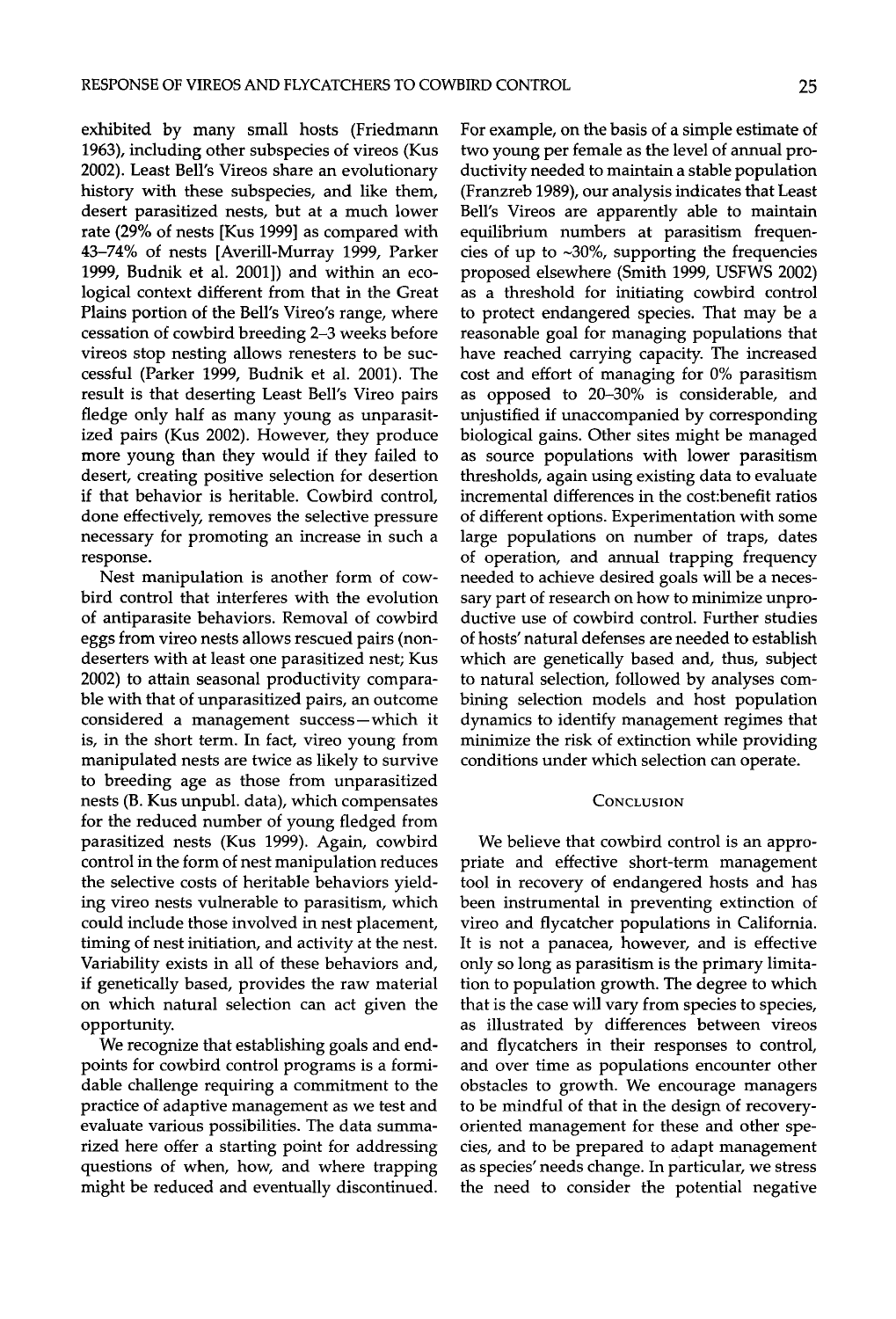**effects of long-term cowbird control on the ability of species to persist without management intervention, and avoid creating permanent dependence on humans for survival. We encourage research exploring natural defenses in endangered hosts to guide the design of**  cowbird management that balances the short**and long-term needs of averting extinction and facilitating evolutionary processes necessary for host persistence.** 

#### **ACKNOWLEDGMENTS**

**Our studies of Least Bell's Vireos and Southwestern Willow Flycatchers have been supported by the California Department of Transportation, District 11; California Department of Fish and Game; U.S. Army Corps of Engineers, Los Angeles District; U.S. Marine Corps Camp Pendleton; E1 Dorado Audubon; Tulare County Audubon; Monterey Audubon; and North County Water Interests. We are grateful to the many dedicated field assistants who helped with surveys and monitoring over the years. We thank B. Jones for sharing unpublished data with us. Valuable comments by D. Curson, C. Goguen, and J. Chace helped improve the manuscript.** 

#### **LITERATURE CITED**

- **AVERILL-MURRAY, A., S. LYNN, AND M. L. MORRISON. 1999. Cowbird parasitism of Arizona Bell's Vireos (Vireo bellii arizonae) in a desert riparian landscape: Implications for cowbird management and riparian restoration. Pages 109-120 in Research and Management of the Brown-Headed Cowbird in Western Landscapes (M. L. Morrison, L. S. Hall, S. K. Robinson, S. I. Rothstein, D.C. Hahn, and T. D. Rich,**  Eds.). Studies in Avian Biology, no. 18.
- **BEHLE, W. H. 1943. Birds of the Pine Valley Mountain region: Southwestern Utah. University of Utah Biological Series, no. 7.**
- **BROWN, B. T. 1993. Bell's Vireo (Vireo bellii). In The Birds of North America, no. 35 (A. Poole, P. Stettenheim, and F. Gill, Eds.). Academy of Natural Sciences, Philadelphia, and American Ornithologists' Union, Washington, D.C.**
- **BUDNIK, J. M., D. E. BURHANS, M. R. RYAN, AND F. R.**  THOMPSON III. 2001. Nest desertion and appar**ent nest protection behavior by Bell's Vireos in response to cowbird parasitism. Condor 103: 639-643.**
- **DECAPITA, M. E. 2000. Brown-headed Cowbird control on Kirtland's Warbler nesting areas in Michigan, 1972•1995. Pages 333-341 in Ecology and Management of Cowbirds and Their Hosts**

**(J. N.M. Smith, T. L. Cook, S. I. Rothstein, S. K. Robinson, and S. G. Sealy, Eds.). University of Texas Press, Austin.** 

- **FRANZREB, K.E. 1989. Ecology and conservation of the endangered Least Bell's Vireo. U.S. Fish and Wildlife Service Biological Report, no. 89.**
- **FRIEDMANN, H. 1963. Host relations of the parasitic cowbirds. U.S. National Museum Bulletin, no. 233.**
- **GOLDWASSER, S., D. GAINES, AND S. R. WILBUR. 1980. The Least Bell's Vireo in California: A de facto endangered race. American Birds 34:742-745.**
- **GREAVES, J., AND Z. LABINGER. 1997. Site tenacity and dispersal of Least Bell's Vireos. Transactions of the Western Section of The Wildlife Society 33: 18-23.**
- **GRIFFITh, J. T., AND J. C. GRIFFITh. 2000. Cowbird control and the endangered Least Bell's Vireo: A management success story. Pages 342-356 in Ecology and Management of Cowbirds**  and Their Hosts (J. N. M. Smith, T. L. Cook, **S. I. Rothstein, S. K. Robinson, and S. G. Sealy, Eds.). University of Texas Press, Austin.**
- **GRINNELL, J., AND A. MILLER. 1944. The distribution of the birds of California. Pacific Coast Avifauna, no. 27.**
- **HANNA, W. C. 1928. Notes on the Dwarf Cowbird in southern California. Condor 30:161-162.**
- **HAYDEN, T. J., D. J. TAZIK, R. H. MELTON, AND J. D. CORNELIUS. 2000. Cowbird control program at Fort Hood, Texas: Lessons for mitigation of cowbird parasitism on a landscape scale. Pages 357-370 in Ecology and Management of Cowbirds and Their Hosts (J. N.M. Smith, T. L. Cook, S. I. Rothstein, S. K. Robinson, and S. G. Sealy, Eds.). University of Texas Press, Austin.**
- **Kus, B. E. 1999. Impacts of Brown-headed Cowbird parasitism on productivity of the endangered Least Bell's Vireo. Pages 160-166 in Research and Management of the Brown-Headed Cowbird in Western Landscapes (M. L. Morrison, L. S. Hall, S. K. Robinson, S. I. Rothstein, D.C. Hahn, and T. D. Rich, Eds.). Studies in Avian Biology, no. 18.**
- **Kus, B. E. 2002. Fitness consequences of nest desertion in an endangered host, the Least Bell's Vireo. Condor 104:795-802.**
- **Kus, B. E., P. P. BECK, AND J. M. WELLS. 2003. Southwestern Willow Flycatcher populations in California: Distribution, abundance, and potential for conservation. Pages 12-21 in Ecology and Conservation of the Willow Flycatcher (M. K. Sogge, B. E. Kus, S. J. Sferra, and M. J. Whitfield, Eds.). Studies in Avian Biology, no. 26.**
- **MARSHALL, R.M. 2000. Population status on breeding grounds. Pages 3-11 in Status, Ecology,**